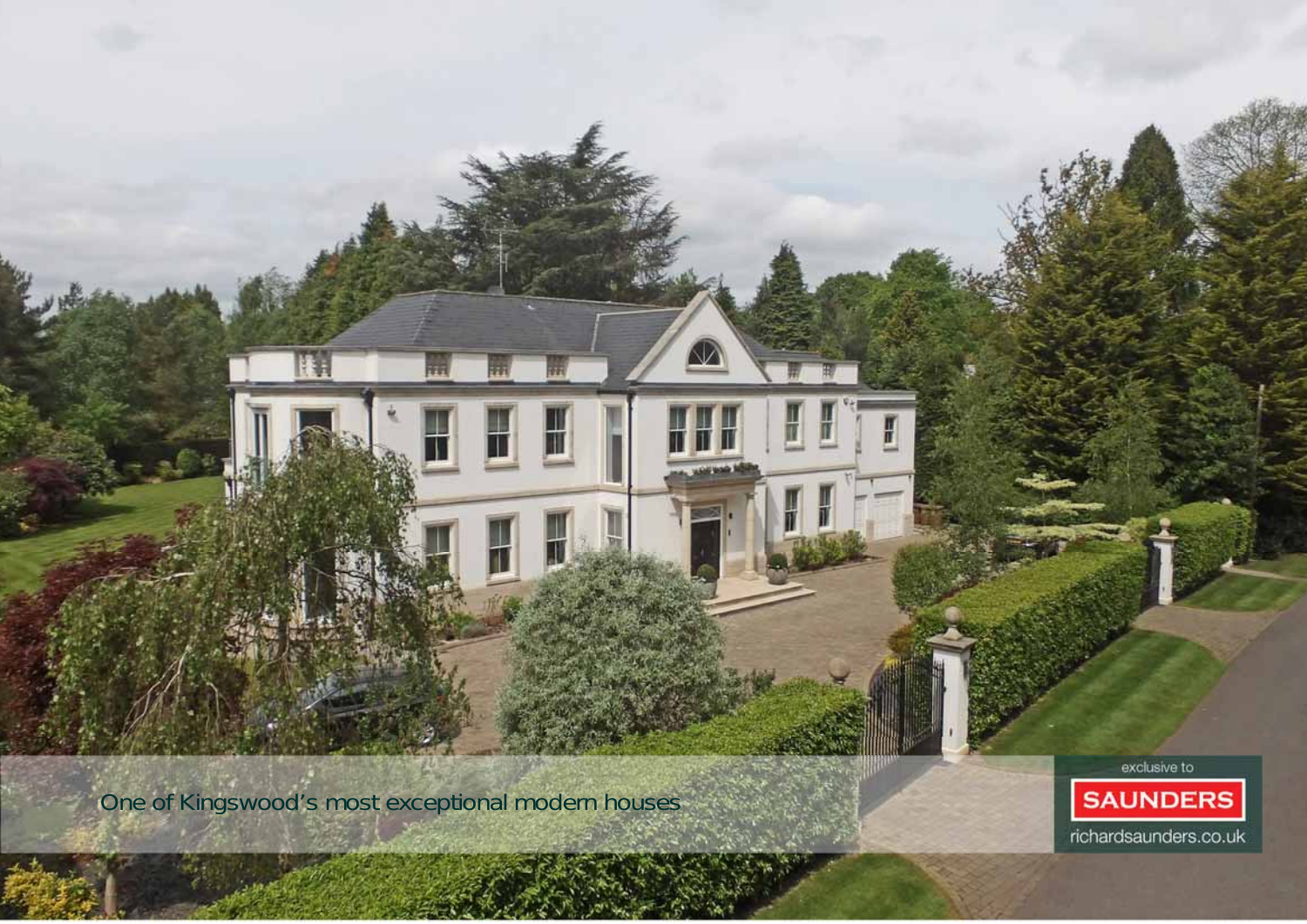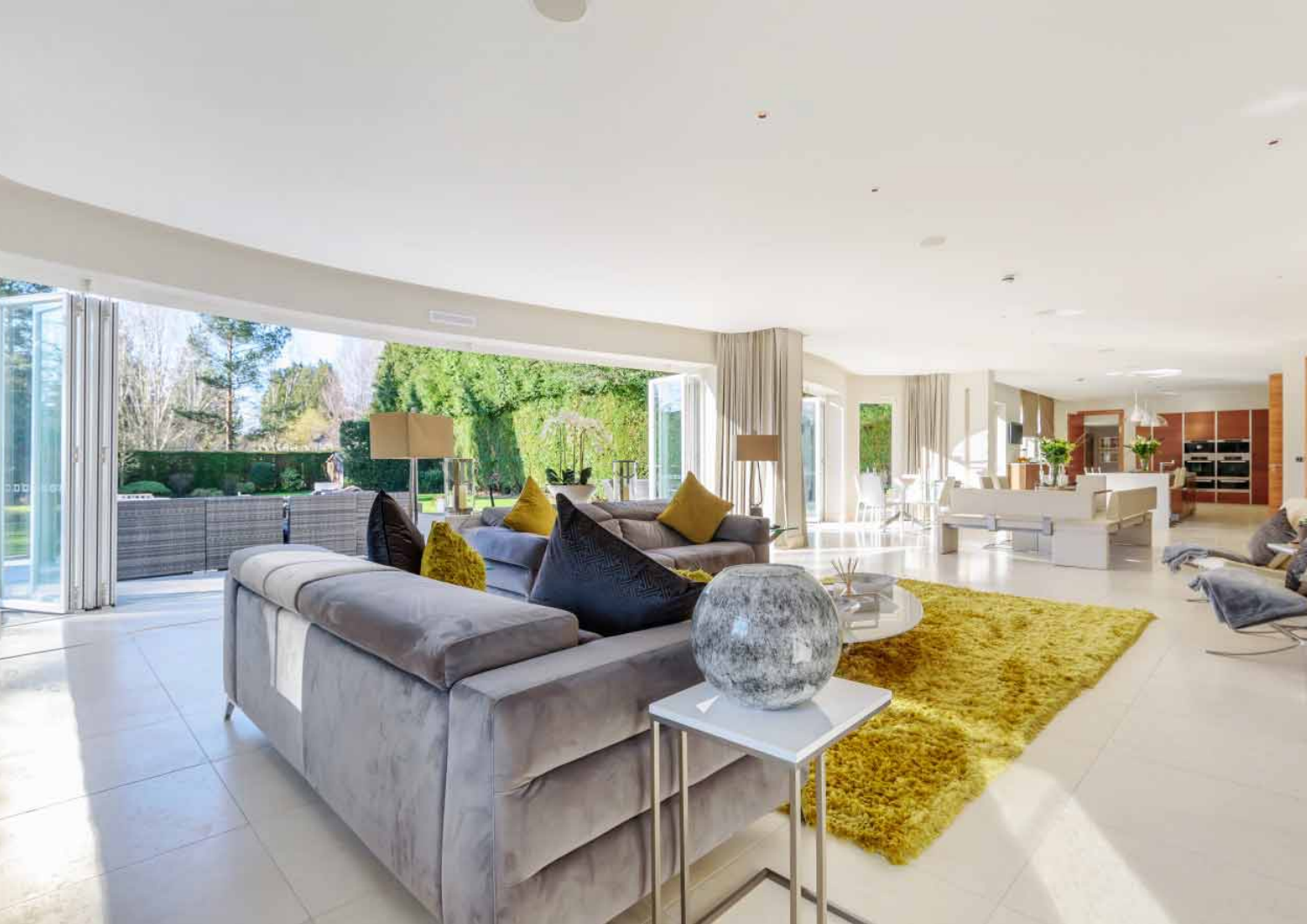## Kingswood KT20

London 17 miles Kingswood Village 0.9 mile London by rail 40 minutes M25 (Junction 8) 3 miles

Individually designed and bespoke built, this elegant and sophisticated house enjoys privacy and security in its level plot of over half an acre with a broad frontage to one of Kingswood's finest private roads.

Chic and stylish, a perfectly balanced family home of over 7,700 sq ft which has so many luxuries and is also ideal for entertaining on a grand scale.

## Guide Price £4.5 million

View by appointment please, exclusively through Richard Saunders and Company Telephone 01737 360000

kingswood@richardsaunders.co.uk





- Grand Reception Hall with Galleried Landings Cloakroom
	- Drawing Room Study Sitting Room
- Open-plan Kitchen Dining Family Room Utility Room Second Staircase
- 6 Bedroom suites, 3 with Dressing Rooms  $\blacksquare$  7<sup>th</sup> Bedroom or Gym / Studio / Office
- The substantial Principal Suite features a full-width Balcony
- Utility Room / Kitchens also on first and second floors
- Double Garage Gated frontage with carriage driveway and extensive parking
- Naturally secluded Gardens with West aspect and broad terrace
- In all, around 0.55 Acre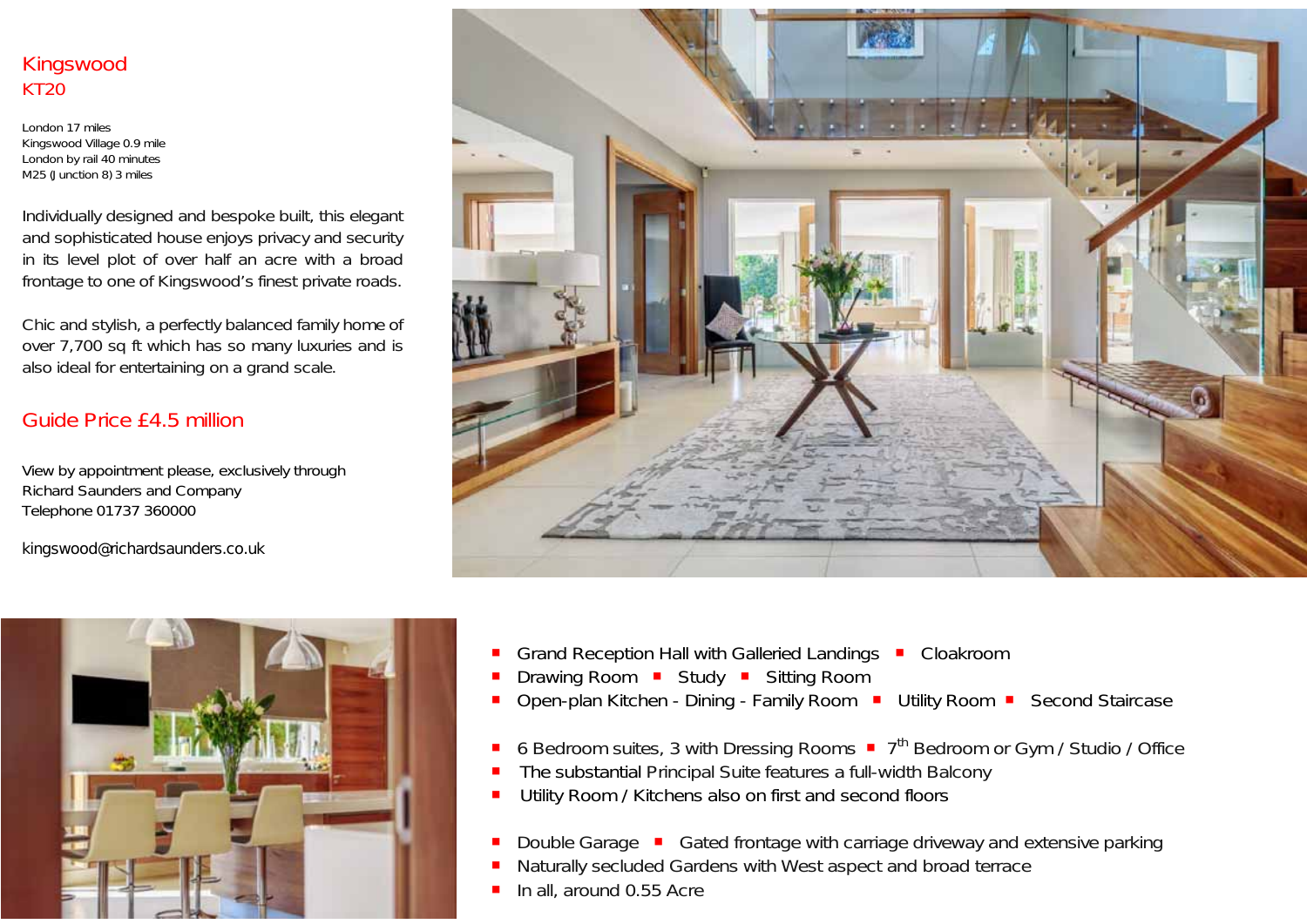

Combining the elegance and gravitas of a classical facade with the chic sophistication of contemporary interior design, this is one of Kingswood's most exceptional modern houses.

On viewing this property, it will soon become evident that this is a dream home; imaginatively designed and expensively built in 2009 to uncompromisingly high standards. The high ceilings and large windows serve only to enhance the spacious and light ambiance created by a wealth of interior glass and over-height doors.

Perfectly balanced living spaces and bedrooms reflect the demands of today's family life with ample space for working from home and a versatile layout with easily formed annexe and staff flat if required.

An impressive home for entertaining family and friends, the property has full-width bi-fold doors leading out onto the terrace and gardens with West aspect and many places to sit and enjoy the tranquillity. There is ample parking on the gated, carriage driveway in addition to the large double garage.





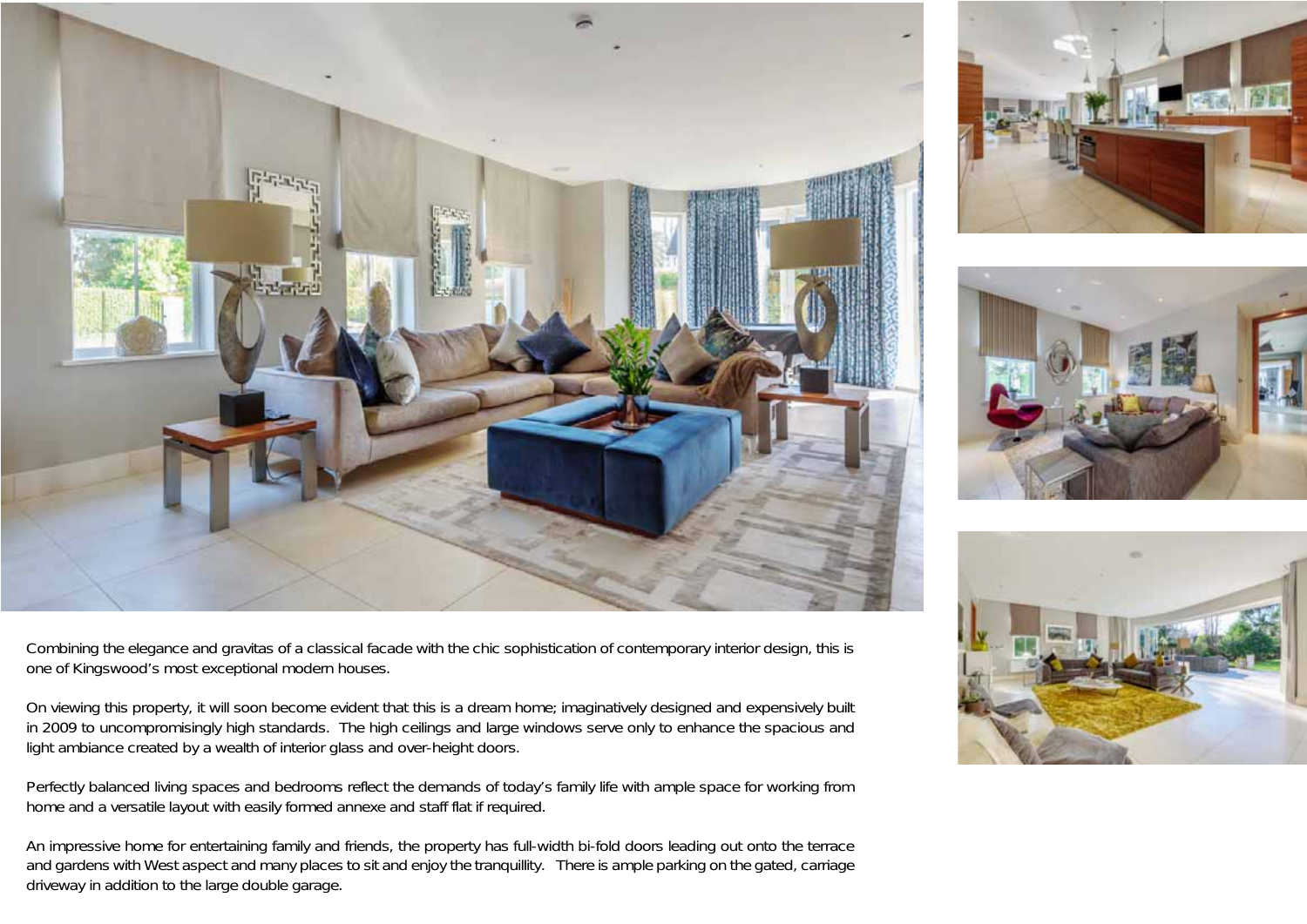



Within a mile, the village offers commuter rail services to London, local shopping, the Waterhouse cafe and the Kingswood Arms gastro-pub.

For more diverse shopping and supermarkets, Reigate, Epsom and Banstead Village are all within a few minutes' drive and the nearby A217 provides an arterial route to London. Nearby, the M25 motorway at Reigate Hill (J8) gives swift access to Heathrow and Gatwick Airports as well as the coastal ports.

Some of Surrey's finest schools are available locally including Epsom College, Reigate Grammar, City of London Freemans, Dunnotar, Chinthurst and Banstead Prep. Some schools run a private bus service from the area.

High on the Surrey Hills, the area has venues for almost every conceivable sport, leisure and cultural pursuit including Kingswood's two golf clubs and tennis club, the RAC Woodcote Park Golf and Country Club, Epsom Racecourse as well as abundant open countryside for walking, cycling and horse-riding and many pubs, restaurants, local theatre and cinema.









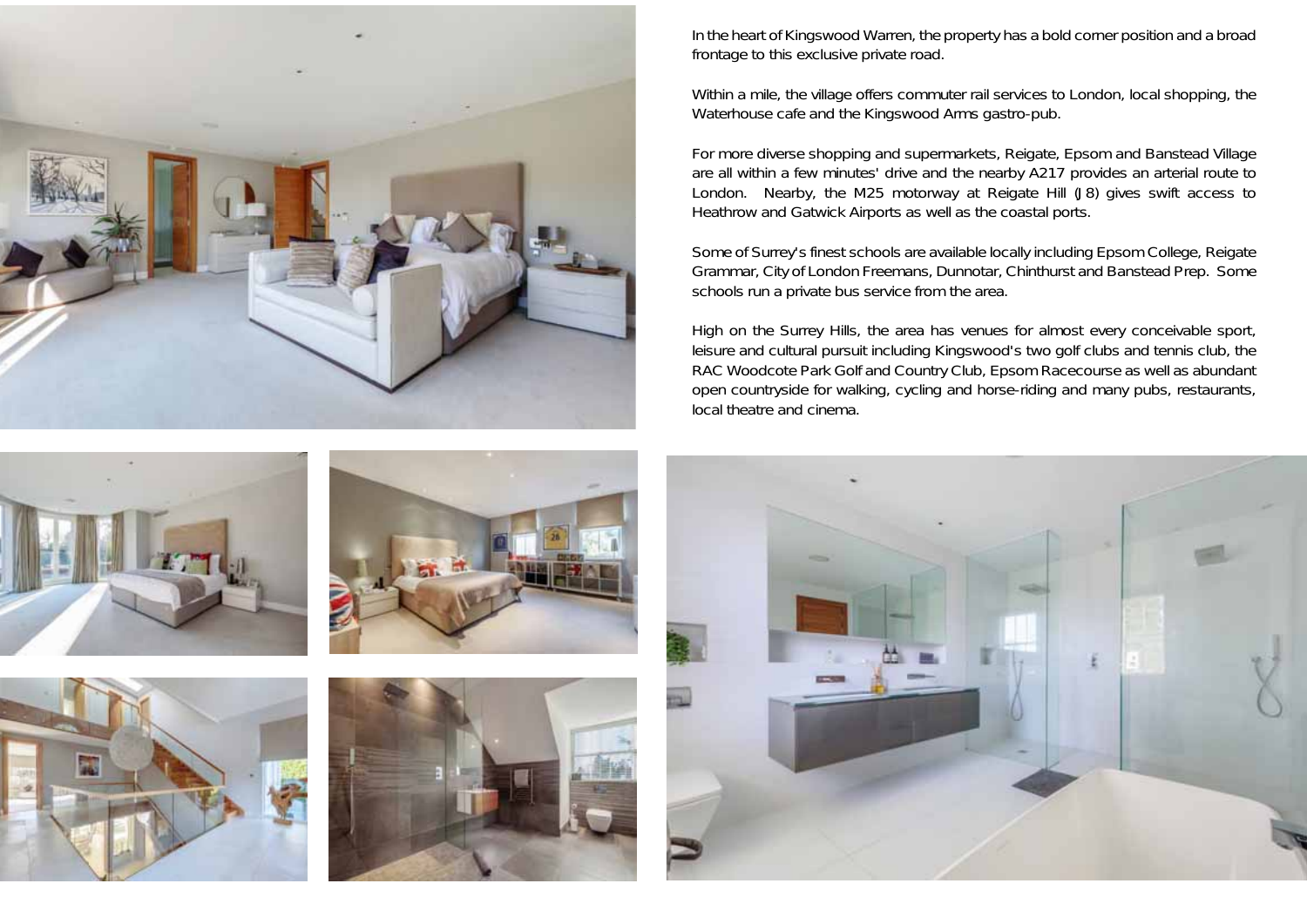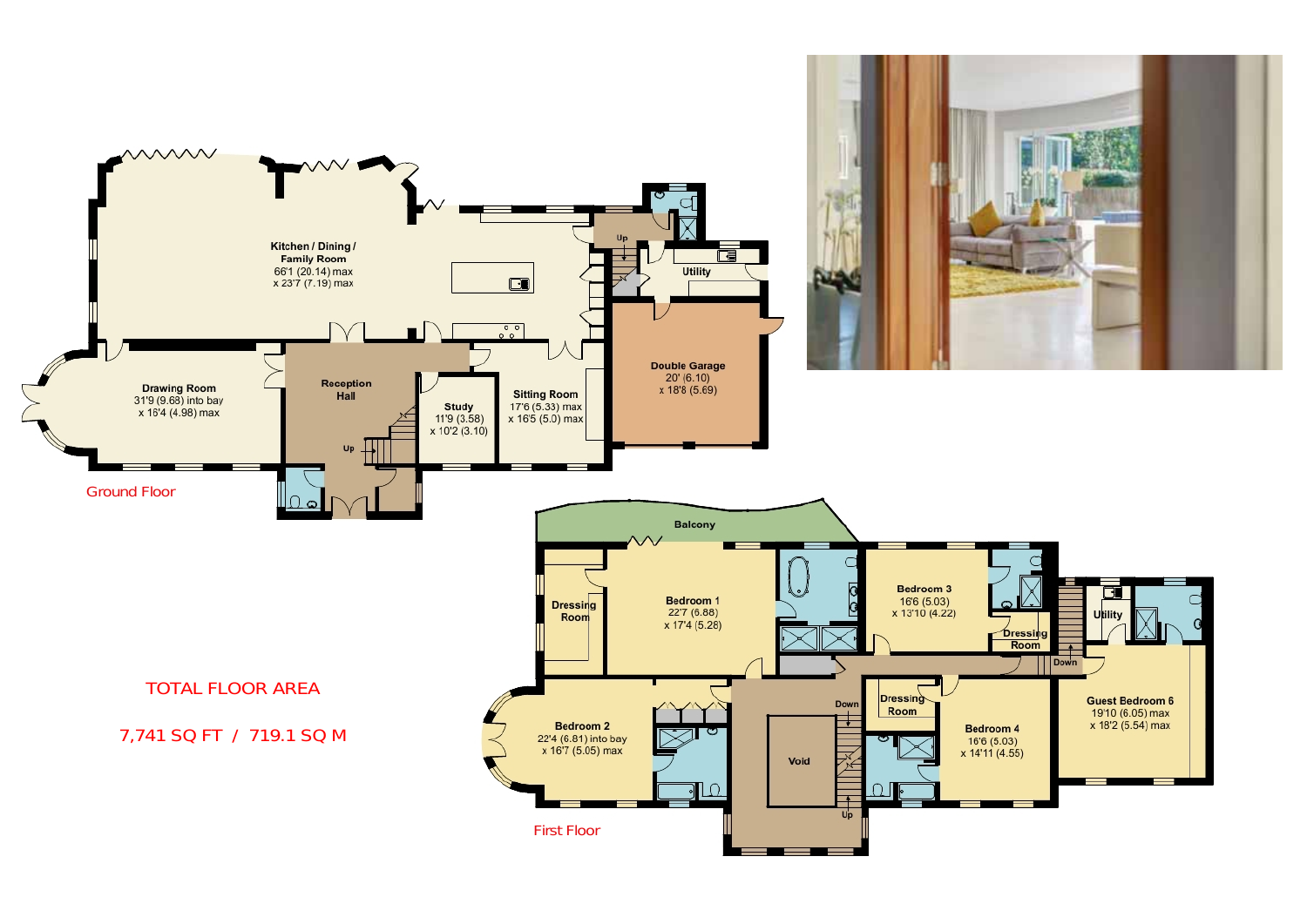## The many features of this fine home include:

- Bespoke built in 2009 to uncompromising standards
- **Stunning, open-plan Kitchen-Dining-Family Room**
- Stylish curved rear wall with full width bi-fold doors to the terrace
- Contemporary, fully-integrated Kitchen with Miele appliances
- 2.9 m ceilings on the ground floor with 2.4 m walnut doors
- 2.6 m ceilings to the first floor with 2.3 m walnut doors
- **Impressive Grand Hall with staircase and galleries in glass and walnut**
- Concrete floors with Gas Underfloor Heating
- Air Conditioning to certain principal rooms
- Up to 7 Bedrooms with Separate Annexe and potential Staff Flat
- 7 Luxury Bathroom / Shower Rooms and 3 Dressing Rooms
- **Spacious Principal Suite with full-width Balcony**
- Crestron Home Automation and Lutron programmable lighting
- Secure, gated Frontage with ample parking and Double Garage
- Full-width terrace, perfect for entertaining family and friends
- Naturally secluded, irrigated and level gardens with West aspect
- A substantial and immaculately-presented home
- Sophisticated, monitored security and fire alarm systems with CCTV







Second Floor



IMPORTANT NOTICE TO PURCHASERS: We endeavour to make our sales particulars accurate and reliable, however, they do not constitute or form part of an offer or any contract and none is to be relied upon as statements of representation or fact. The services, systems and appliances listed in this specification have not been tested by us and no guarantees as to their operating ability or efficiency are given. All measurements have been taken as guide to prospective buyers only, and are not precise. If you require clarification or further information on any points, please contact us, especially if you are travelling some distance to view.